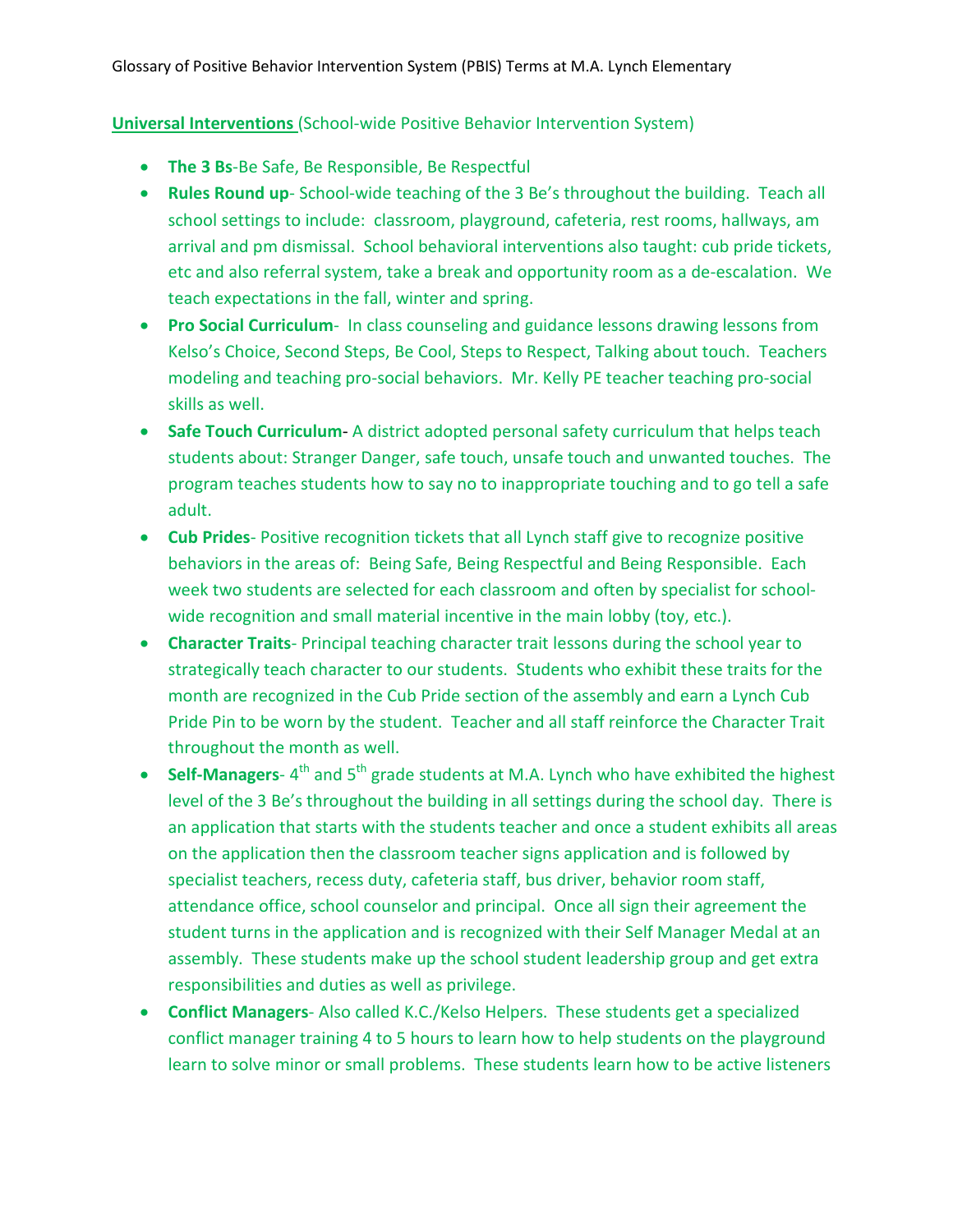and how to guide others how to learn how to solve minor problems using Kelso's Choice or K.C. Choices.

- **Buddy Classroom** A classroom of a differing grade level where a student can go to do work quietly. For example- 5<sup>th</sup> grade buddy classroom may be a first grade or kindergarten classroom. A place to where a student can go if there are not focusing in class an intermediate step often prior to needing to have a referral written.
- **Classroom Management System** Each teacher submits in class management system/plan to the principal before the start of the year.
- **Prevention focus-**
- **4**:1 **ratio of redirects to positive reinforcement-** Four positive statements to one correction or negative statement.
- **Reinforcement is specific and related to the Three Bs-** Cub Pride tickets connected to our school rules: Be Safe, Be Respectful, Be Responsible. Character Traits help students learn character that connects to school rules. Self-Manager Program also ties directly to the school rules: 3 Be's.
- **Supervision coaching model-**
- **Self Manager weekly team lunch meetings-** Student leadership students eat lunch with principal and counselor to share things that are going well, challenges or things that may need to be improved and also their suggestions.

**Selected Interventions** (selected additional supports for 5-10% of student population)

- **Additional Classroom Support-** Teacher works with an Educational Assistant.
- **CICO (Check In/Check Out)-** A school-wide program for students that are starting to engage in problem behaviors. The goal of the program is to prevent students who are acting out from escalation and provide them with more frequent feedback on their behavior. Students on the program carry a CICO sheet and are scored throughout the day as they monitor their progress along with their teacher. At the end of the day students can earn a prize if they have earned enough points or bank up their points for bigger prizes. This program aims to transition students our of the "Yellow Zone" back into the "Green Zone" for a sustained period of time and then back to more regular positive incentive programs that are school-wide.
- **Buddy Classroom-** A partner classroom that provides an opportunity to build cross-age relationships and mentors. They can serve as an intervention because typically when a student is in a less familiar and cross-age classroom behaviors will cease.
- **Counseling Groups-** Small group counseling that can help students develop social skills.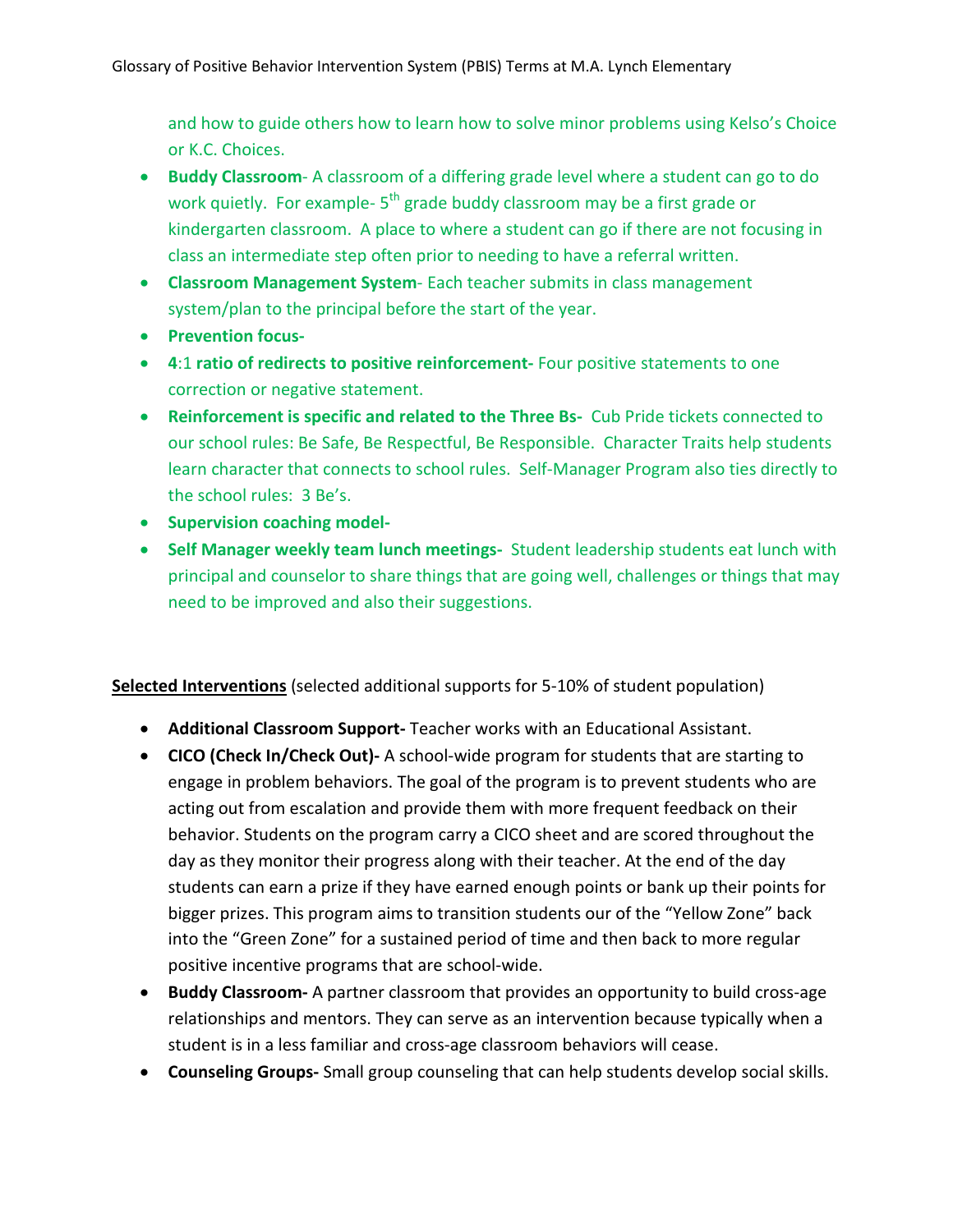- **Take-A-Break-** Students may be sent to the Behavior room for a Take-A-Break. This strategy may be used to prevent an escalation in behavior. During the Take-A-Break staff will debrief with the student, develop a Plan for Success (plan for re-entry into the classroom). Students may do a quiet activity and work on becoming "re-focused". Take-A-Break may even be scheduled into an Individual Behavior Support Plan (see above).
- **Adult Mentors-** Watch DOG Program to help get safe dads in the building and on campus as mentors for students. Watch DOGS are trained in school rules and expectations. Foster grandparent program to get additional adult mentors in the building, also specifically trained. COPY program mentors as well for adult mentors for students with incarcerated parents.
- **Supervision Coaching Model-**
- **Rti II Meetings-**
- **Soft Start-** Students on Soft Start check into the Behavior Room in the morning when they arrive at school. They may choose a quiet activity and/or eat breakfast. Staff discusses the day ahead and encourages the student to have a great day.
- **Social Groups-** Small group mentoring that can help students develop social skills.
- **Individual Counseling-** 1 on 1 counseling with school counselor.
- **Structured Lunch-** When students struggle with behavior during lunch in the cafeteria or at lunch recess on the playground they may be placed on structured lunch, i.e. eating lunch/having recess in the behavior room or with a student mentor.

## **Targeted Interventions** (targeted additional supports for 1-5% of student population)

- **Individual Behavior Support Plan-** Individualized Behavior Card that is developed by a team including student's Teacher, Specialists, Behavior Room staff, Counselor, Principal, and Parents. Goal(s) are clearly defined to address specific behavior concerns (i.e. stay on task, safe hands and feet). Students on the program carry an individualized behavior plan sheet and are scored throughout the day as they monitor their progress along with their teacher. At the end of the day students can earn a prize if they have earned enough points or bank up their points for bigger prizes. This program aims to transition students out of the "Red Zone" back into the "Yellow Zone", and then to the "Green Zone" for a sustained period of time and then back to more regular positive incentive programs that are school-wide.
- **Soft Start-** Students on Soft Start check into the Behavior Room in the morning when they arrive at school. They may choose a quiet activity and/or eat breakfast. Staff discusses the day ahead and encourages the student to have a great day.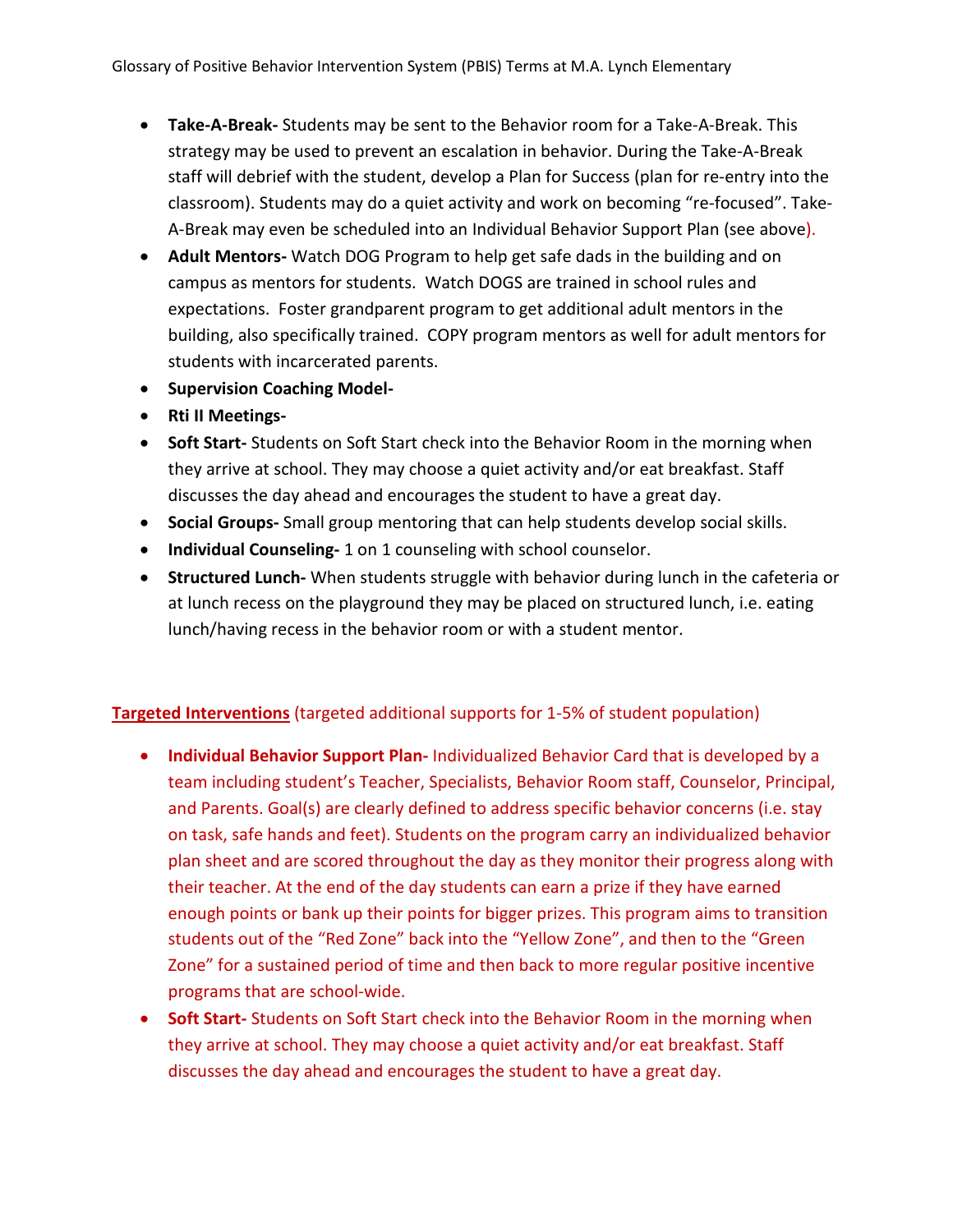- **Project Success-** Project Success aims to help certain students who may need more understanding and practice on working together with others in a positive manner, developing safety skills, respect for self and others, positive communication, cooperation, and conflict resolution through movement that activates the frontal lobe of the brain and increases executive functioning.
- **Playground Mentors-** Students who struggle with social/behavior issues during recess are paired with a member of the student leaderships. Leadership students model ways to Be Safe, Be Respectful, and Be Responsible during recess.
- **Take-A-Break-** Students may be sent to the Behavior room for a Take-A-Break. This strategy may be used to prevent an escalation in behavior. During the Take-A-Break staff will debrief with the student, develop a Plan for Success (plan for re-entry into the classroom). Students may do a quiet activity and work on becoming "re-focused". Take-A-Break may even be scheduled into an Individual Behavior Support Plan (see above).
- **Limited Transitions-**
- **Shortened day-** Student may have a shortened school day, where they only attend for a limited amount of time (i.e.-an hour in class a day).
- **Structured Lunch-** When students struggle with behavior during lunch in the cafeteria or at lunch recess on the playground they may be placed on structured lunch, i.e. eating lunch/having recess in the behavior room or with a student mentor.
- **Picture Calendar-** Student is provided a picture calendar visual aid to help them learn and transition throughout their schedule in the school day.
- **Ready/Not Ready-**
- **First Steps-** Program run by High Desert ESD that targets support to students and parents of students ages kindergarten through second grade. Program uses a visual card cuing system to teach children pro-social skills such as being on task and following teachers directions (green, yellow, red card).
- **BIC/Options-** Programs run at Brown Education Center for students that need intensive behavior supports. Both are half day programs BIC for regular education students and Options for students on IEP's. This is a time limited 60 day program that intensively teaches students pro-social behaviors and helps transition a student back full time to their regular school.
- **Mental Health support-** Deschutes Mental Health provides counseling support for students experiencing mental health struggles. Students need to be on the Oregon Health plan. Students not on OHP are referred to a private panel therapist that the families insurance covers.
- **1:1 Counseling-** Individualized counseling with school counselor.